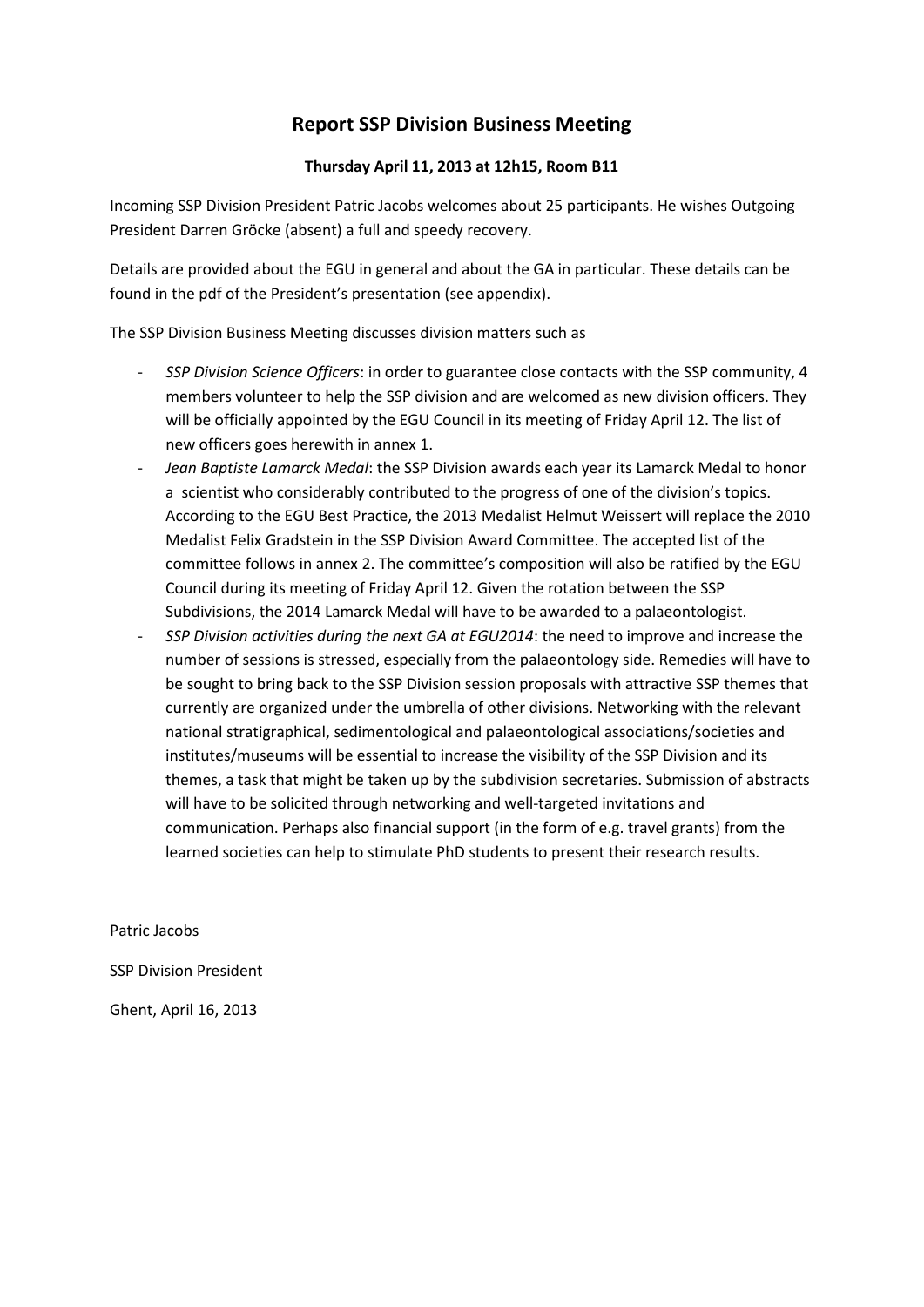# **Annex 1 - SSP Division Structure**

*Officers*

## President

**Patric Jacobs**, Department of Geology and Soil Science, Ghent University, Krijgslaan 281/S8, 9000 Gent, Belgium[; Patric.Jacobs@UGent.be](mailto:Patric.Jacobs@UGent.be) ; +32 9 264 4651

### Vice- President

**Ian Jarvis**, School of Geography, Geology and the Environment, Centre for Earth and Environmental Science Research, Kingston University London, Penrhyn Road, Kingston upon Thames, Surrey KT1 2EE, UK[; i.jarvis@kingston.ac.uk](mailto:i.jarvis@kingston.ac.uk) ; +44 20 8417 2526

### Secretary Stratigraphy Subdivision

**Ulrich Heimhofer**, Institute of Geology, Leibniz University Hannover, Callinstrasse 30, 30167 Hannover, Germany; [heimhofer@geowi.uni-hannover.de](mailto:heimhofer@geowi.uni-hannover.de) ; +49 511 762 2170

#### Secretary Sedimentology Subdivision

**Guilhem Amin Douillet**, Department of Earth and Environmental Sciences, University of Munich, Theresienstrasse 41, 8033 Munich, Germany; [douillet@min.uni-muenchen.de](mailto:douillet@min.uni-muenchen.de) ; +49 89 2180 4271

### Secretary Palaeontology Subdivision

**Barbara Mohr**, Leibniz Institute for Evolutionary and Biodiversity Research, Natural History Museum, Invalidenstrasse 43, 10115 Berlin, Germany; [barbara.mohr@mfn-berlin.de](mailto:barbara.mohr@mfn-berlin.de) ; +49 30 2093 8855

**Anna Sanson Barrera**, Palaeontology Institute and Museum, Zürich University, Karl Schmid-Strasse 4, CH-8006 Zürich, Switzerland; [anna.sanson@pim.uzh.ch](mailto:anna.sanson@pim.uzh.ch) ; +44 634 23 38

Programme Committee Member

**Patric Jacobs**

No webmaster